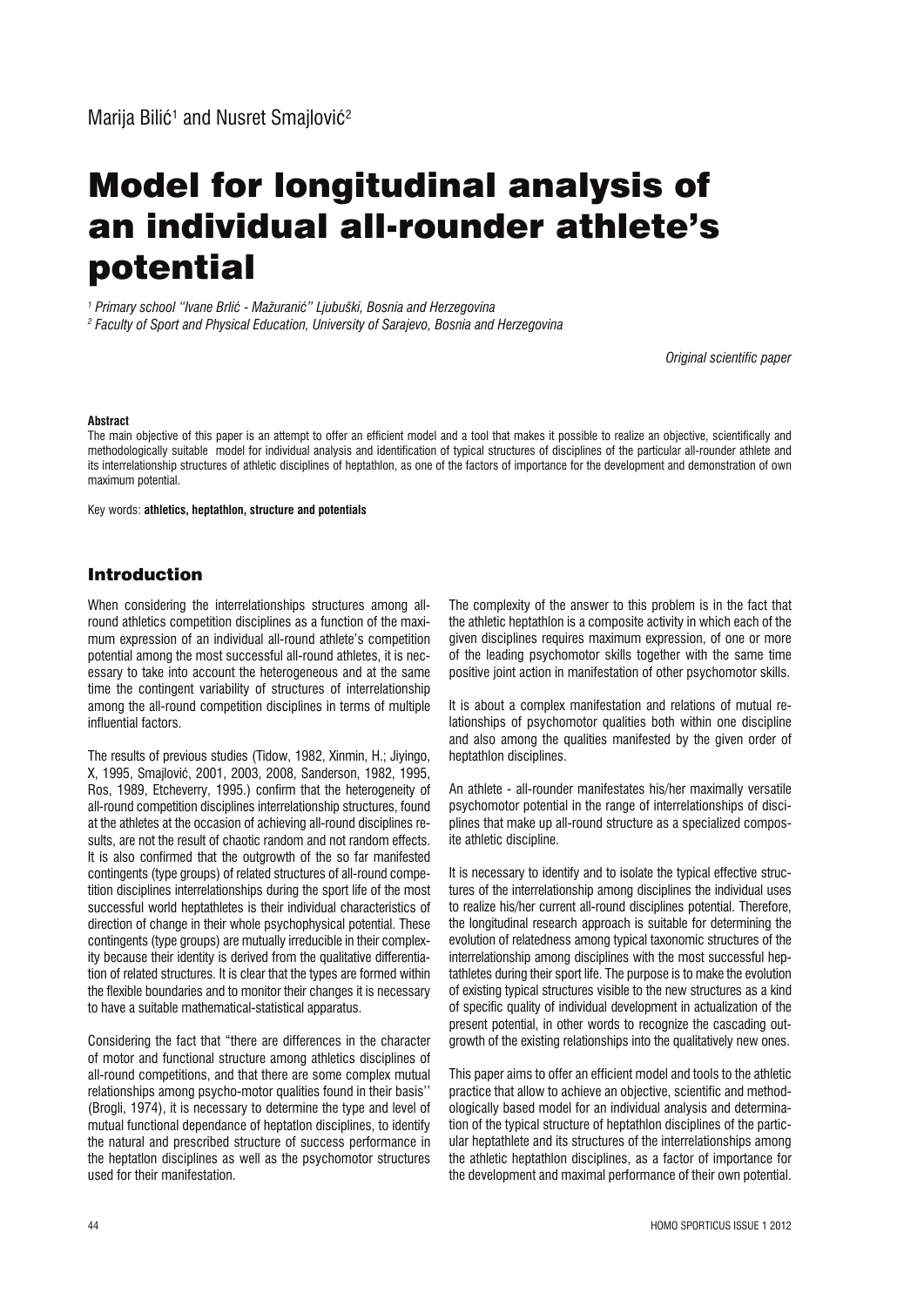### Method

To gain an insight into the dynamics of levels and structure of heptathlon of the particular heptathlete, her heptathlon results., achieved and measured during her career at official international athletics competitions (continental, world championships and Olympic Games) by the rules of the International Amateur Athletics Federation (IAAF), were used.

A brief sport history of heptathlon, the values and ranges of minimum and maximum absolute and points achievements in disciplines and overall scoring results, the trend and polynomial functions of their development during their sport life activities were presented. To determine the structure of results and scoring values of all-round disciplines, the subprogram Principal-Components Analysis-rotation varimax-SPSS was used.

The type and level of mutual functional dependence of heptathlon athletic disciplines were determined by the program GCSE Maths-Kury, Version 1.1 (1992).

The identification and graphical representation of the polynomial trend curve of the structure of interrelationships among the disciplines of athletic all-round competition, together with the profile of the typical groups of all-round competition disciplines, was performed by using the subprogram of Grafs Windows Statistica.

The isolation of the typical taxonomic structures according to the relatedness of the interrelationship among the athletic disciplines was performed by using Hierarchical Cluster Analysis (SPSS) the method of the most distant neighbors and the measure of

*Table 1. Central and dispersion parameters of heptathlon result s- S.B.*

distances expressed in cosines values. The checking of the significance of differences between the separate typical taxonomic structures and significance of the all-round competition athletic disciplines for the classification on typical groups was performed by using the subprogram multivariate analysis of Variance-SPSS.

### Results

The analyzed heptathlete (S.B.) is one of the top world heptathletes, She is the winner of a bronze Olympic medals, a gold one (twice) and a silver medal at the World championships. She has been twice European champion.

In 14 years of all-round competition career in the period from 18 to 32 years of age, this particular competitor achieved the results in the range of 6112-6986 points (Table 1) in 32 successful appearances. The important point values are found in the high jump disciplines, 100m hurdles run, long jump and 200m run and above average values in the javelin throw discipline in the group of the most successful world all-rounders.

The lowest point values are found in the shot-put discipline. The largest negative trend has been found in the discipline of 800m run. All other disciplines have shown a slight oscillatory positive trend with the mutual point values convergence at the end of career. The greatest value of the coefficient of variations was 7.35% for the discipline of javelin throw and 7.11% for the discipline of shot-put. The variability of the scoring values of these disciplines show the highest values and amounts for shot-put  $(V%=8.35)$ and for the javelin throw  $(V% = 8.29)$ .

| <b>Variable</b> | <b>Mean</b> | S.E.M | <b>StD</b> | Range  | Min    | Max    | V%   | N               |
|-----------------|-------------|-------|------------|--------|--------|--------|------|-----------------|
| <b>STAGOD</b>   | 25.65       | .76   | 4.28       | 13.94  | 18.62  | 32.56  |      | $\overline{32}$ |
| <b>RPRE</b>     | 13.49       | .04   | .23        | .81    | 13.10  | 13.91  | 1.70 | 32              |
| <b>RVIS</b>     | 184.66      | .92   | 5.19       | 19.00  | 175    | 194    | 2.81 | 32              |
| <b>RKUG</b>     | 13.64       | .17   | .97        | 3.37   | 11.71  | 15.08  | 7.11 | 32              |
| <b>R200</b>     | 24.38       | .06   | .35        | 1.34   | 23.65  | 24.99  | 1.44 | 32              |
| <b>RDAL</b>     | 635.19      | 2.95  | 16.67      | 65.00  | 602    | 667    | 2.62 | 32              |
| <b>RKOP</b>     | 48.82       | .64   | 3.59       | 13.20  | 40.90  | 54.10  | 7.35 | 32              |
| <b>R800</b>     | 137.30      | .76   | 4.27       | 22.94  | 129.41 | 152.35 | 3.11 | 32              |
| <b>BPRE</b>     | 1052.66     | 5.91  | 33.41      | 118.00 | 992    | 1110   | 3.17 | 32              |
| <b>BVIS</b>     | 1038.03     | 11.67 | 66.03      | 242.00 | 916    | 1158   | 6.36 | 32              |
| <b>BKUG</b>     | 770.75      | 11.38 | 64.35      | 225.00 | 642    | 867    | 8.35 | 32              |
| <b>B200</b>     | 945.44      | 5.78  | 32.67      | 127.00 | 888    | 1015   | 3.46 | 32              |
| <b>BDAL</b>     | 960.75      | 9.37  | 52.98      | 207.00 | 856    | 1063   | 5.51 | 32              |
| <b>BKOP</b>     | 837.84      | 12.27 | 69.43      | 255.00 | 685    | 940    | 8.29 | 32              |
| <b>B800</b>     | 862.03      | 10.26 | 58.02      | 310.00 | 664    | 974    | 6.73 | 32              |
| <b>UKUBOD</b>   | 6467.66     | 39.75 | 224.83     | 874.00 | 6112   | 6986   | 3.48 | 32              |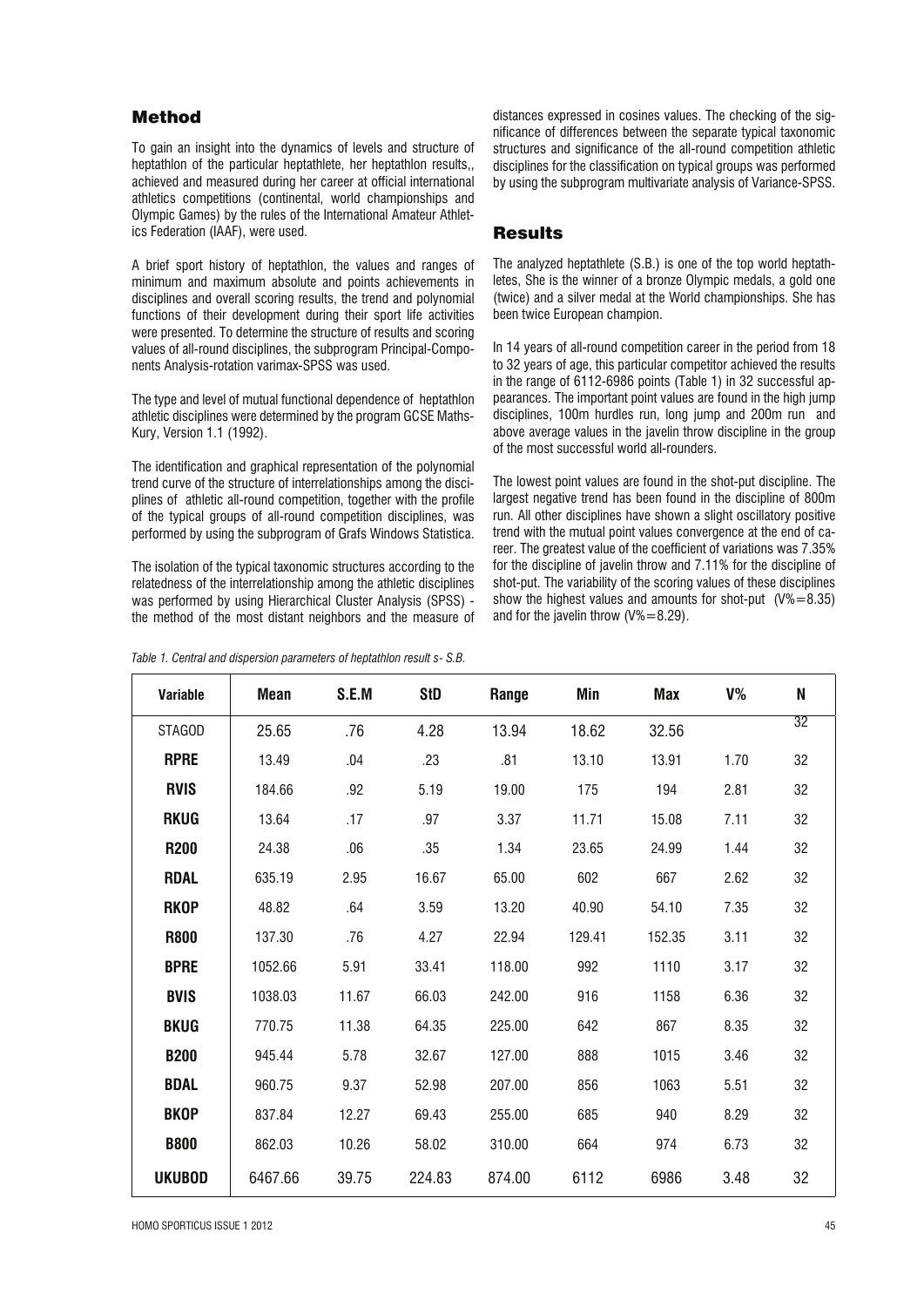The course of development of the all-round competition disciplines results and their interrelation during sports activities is presented in Graph 1.

Two successful periods can be seen during a sports career. The first one in the second third and the second one in the end of the analyzed period. The discipline of 100m hurdles run, long jump, 200m run, javelin throw and shot-put after the initial heterogeneous interactions show a well-balanced development flow of mild oscillations (polynomial curves). The points values for the discipline of running 800m fall down to the very end of the sports career, in which part they dramatically improve along with the growth of points values of all other disciplines.

*Graph 1. The trend of profiles of scoring values in individual competitions in the heptathlon disciplines - Sabina Braun*



At the occasion of establishing her personal heptathlon record, a maximum potential was achieved in the discipline of 200m run (Graph 2.).

*Graph 2. The relationship of the personal maximum potential results and the results in achieving her personal record -Sabine Braun*



The results of component analysis indicate the presence of a two-component structure (Table 2). According to the values of all-round competition disciplines on the first principal component (42,8% of explained variance), some conclusions can be drawn about the important amount of homogeneity of the disciplines of 100m hurdles run, high jump, shot-put and javelin throw and about a very different character of the disciplines of running 800m and 200m, which showed high values on the second principal component.

*Table 2 . The component analysis of the results in the disciplines of heptathlon – Sabina Braun*

| <b>Variables</b> | <b>Communality</b> | <b>Factor</b> | <b>Eigenvalue</b> | <b>Pct of Var</b> | <b>Cum Pct</b> |
|------------------|--------------------|---------------|-------------------|-------------------|----------------|
| Z5PRE            | $.75716$ *         |               | 2.99512           | 42.8              | 42.8           |
| Z5VIS            | $.74646*$          | 2             | 1.65182           | 23.6              | 66.4           |
| Z5KUG            | .76483 *           |               |                   |                   |                |
| Z5200            | $.81963*$          |               |                   |                   |                |
| Z5DAL            | $.27674$ *         |               |                   |                   |                |
| Z5KOP            | $.49931$ *         |               |                   |                   |                |
| Z5800            | .78280 *           |               |                   |                   |                |

Rotated Factor Matrix:

| <b>Variables</b> | Factor 1 | <b>Factor 2</b> |  |
|------------------|----------|-----------------|--|
| Z5PRE            | .86783   | .06343          |  |
| <b>Z5VIS</b>     | .86398   | $-0.00263$      |  |
| Z5KUG            | .79832   | $-.35708$       |  |
| Z5KOP            | .70661   | .00459          |  |
| <b>Z5DAL</b>     | .50375   | .15159          |  |
| <b>Z5200</b>     | .25382   | .86903          |  |
| <b>Z5800</b>     | $-18531$ | .86514          |  |

| <b>Factor Transformation</b><br>Matrix | <b>FACTOR 1</b> | <b>FACTOR 2</b> |  |
|----------------------------------------|-----------------|-----------------|--|
| <b>FACTOR 1</b>                        | .99762          | $-06897$        |  |
| <b>FACTOR 2</b>                        | .06897          | .99762          |  |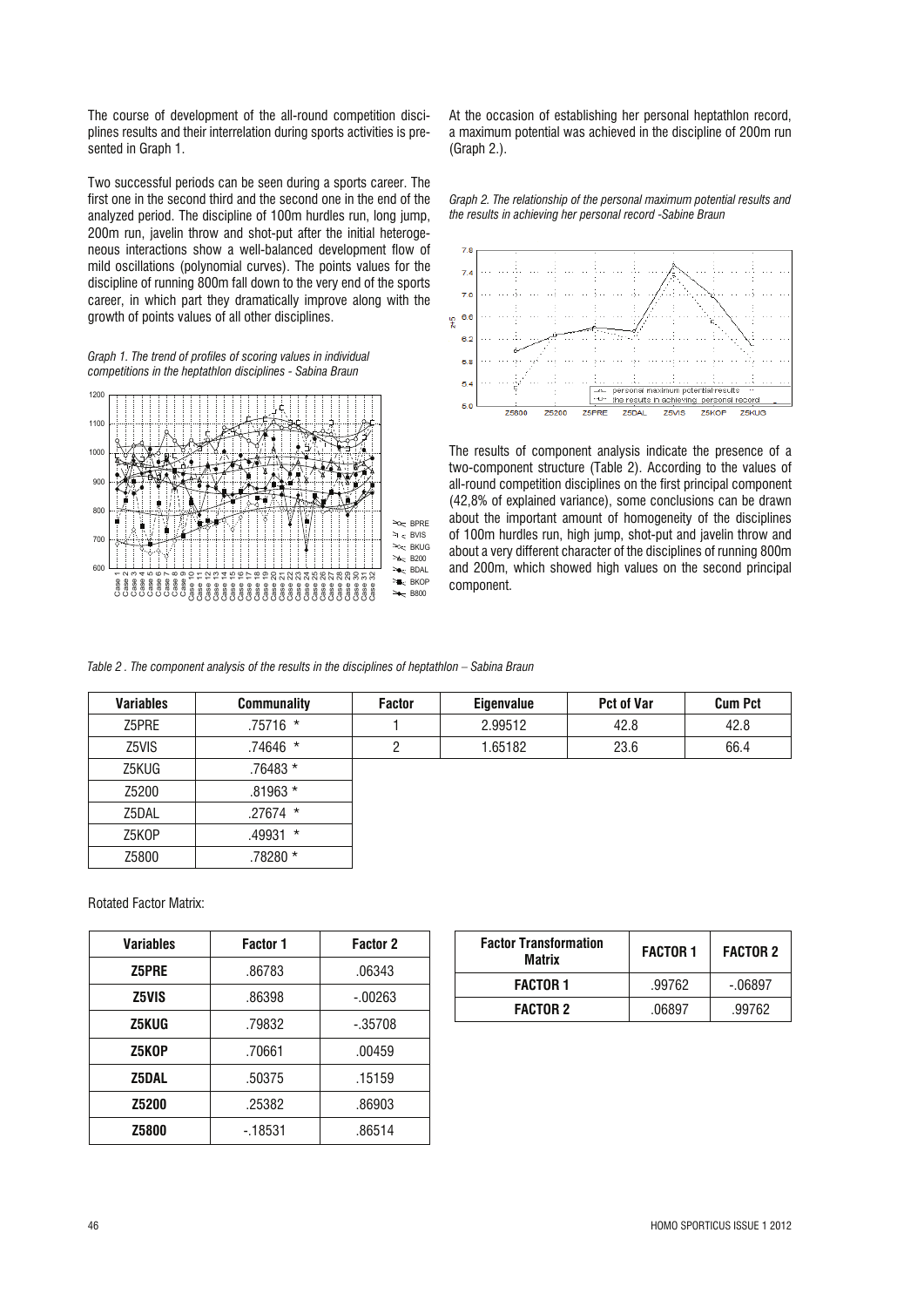The discipline of long jump proved to be low related to other disciplines important to the first principal component and at the same time with the values of the second principal component indicating the traces of share in the disciplines of running 200m and 800m. The communality of this discipline is very low and amounts to .277.

The cluster analysis on the 12th scale of integrating, four typical clusters were isolated (Dendrogram 1.). The most successful results belong to the first cluster. The further consolidations are step-like on higher levels so that the unified cluster containing the results of low value is left on the highest level. All disciplines except the heptathlon long jump have their taxonomic significance. Typical structures of heptathlon disciplines interrelationship of this competitor are shown in the graph 3.

*Graph 3. Typical structures of athletic heptathlon - Sabina Braun*



*Dendrogram 1. Hierarchical cluster analysis of relatedness in heptathlon disciplines structures in competitions during a successful sports career - S.B.*